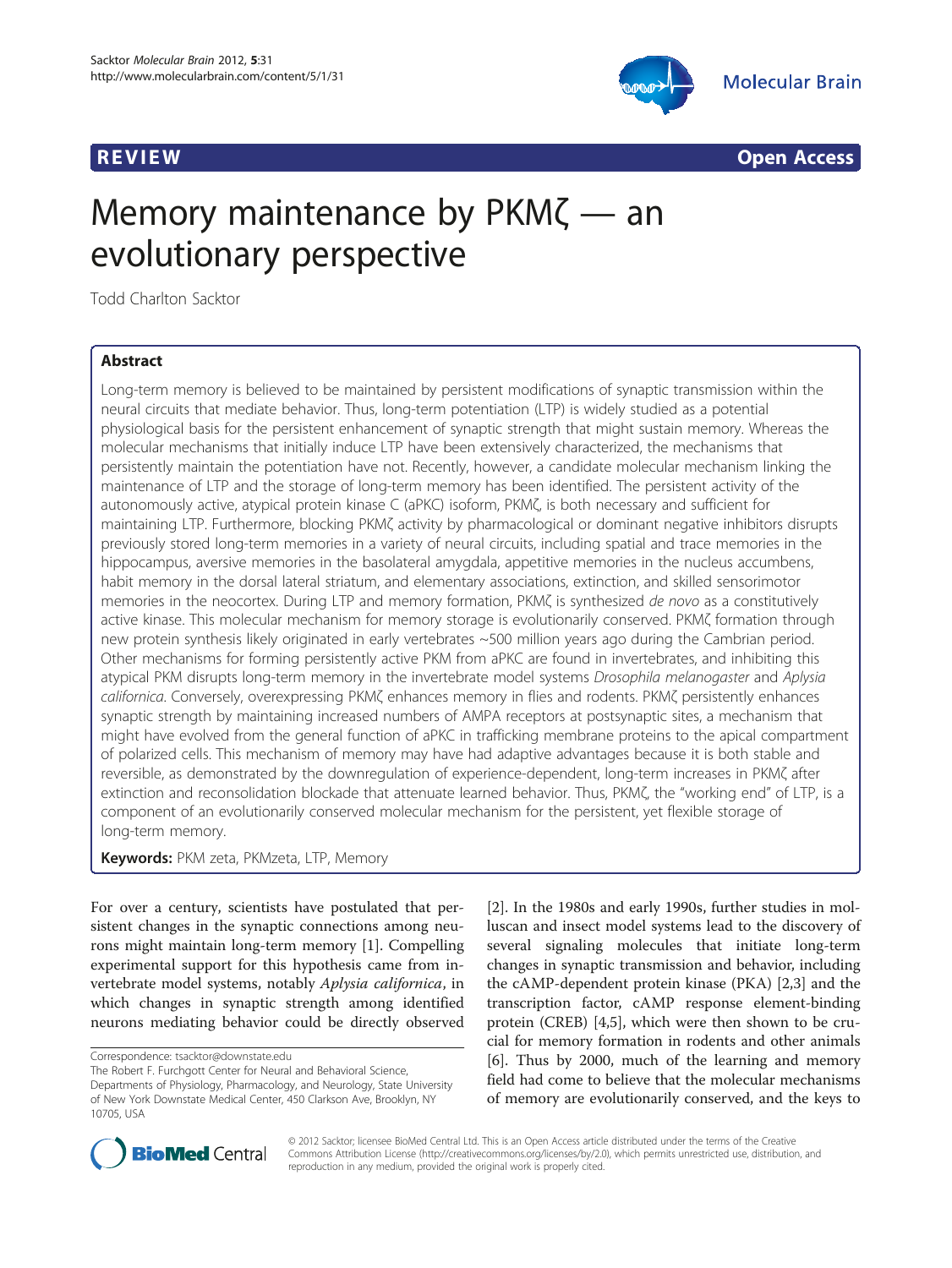understanding these mechanisms were the molecules that control synaptic plasticity [[7\]](#page-7-0).

The form of synaptic plasticity most widely studied in mammalian systems is long-term potentiation (LTP), a persistent synaptic enhancement first characterized in detail in the hippocampus by Bliss and Lømo [\[8,9](#page-7-0)]. Interest in LTP grew rapidly with the discovery that the activation of the N-methyl-D-aspartate receptor (NMDAR) triggers both hippocampal LTP induction [\[10\]](#page-7-0) and hippocampus-dependent spatial learning [[11\]](#page-7-0). Following these seminal findings, over a hundred signaling molecules downstream of the NMDA receptor were charac-terized [[12\]](#page-7-0). Some, such as  $Ca^{2+}/cal$ calmodulin-dependent protein kinase II (CaMKII), initiate a transient early-LTP [[13\]](#page-7-0), whereas others, like mitogen-activated protein kinase (MAPK), participate in the regulation of new protein synthesis that is crucial for the transition from early- to more persistent late-LTP [\[14,15](#page-7-0)]. Because many of the signaling molecules important for LTP induction were also implicated within a brief time window of an hour after learning during the initial cellular consolidation of long-term memory, the case that an LTP-like mechanism might mediate the cellular basis of memory grew stronger.

But an essential mechanism for both LTP and longterm memory was missing — a mechanism maintaining the changes in synaptic strength and the learned behavior over time. Although scores of the signaling molecules that were activated during LTP were also found to be functionally important for inducing late-LTP, none had been found necessary for maintaining the potentiation once it had been established for 1–2 hours [[12,16\]](#page-7-0). Because inhibitors of protein synthesis applied during this initial time window blocked the induction of both late-LTP and many forms of long-term memory [[17,18\]](#page-7-0), the general assumption in the field was that newly synthesized proteins were critical for the persistence of LTP and memory, most likely to serve as building blocks for new synapses. Once these new, experience-dependent synapses had been constructed, however, they could not be eliminated by any enzymatic inhibitor. Thus, in the prevailing theory, long-term memory could be prevented from forming, but could not be erased.

In 2002, however, a brain-specific, autonomously active isozyme of PKC, PKMζ, was found to be both necessary and sufficient for maintaining the late-phase of synaptic potentiation in hippocampal slices [\[16](#page-7-0)]. Douglas Ling, Larry Benardo, and our colleagues showed that synapses were potentiated by intracellular perfusion of PKMζ, and late-LTP was reversed by inhibiting the kinase, even when the inhibitors were applied many hours after the initial protein synthesis-dependent time window [[16,19-22\]](#page-7-0). Then in 2006, André Fenton and our colleagues showed that the PKMζ inhibitor, zeta

inhibitory peptide (ZIP), which effectively blocks the action of PKM<sup>ζ</sup> both biochemically in vitro and within neurons [[16,19,23\]](#page-7-0), reverses LTP in vivo 1 day after induction and disrupts spatial memory in the rat hippocampus 1 day or even 1 month after training [\[22](#page-7-0)]. The following year, Yadin Dudai and our colleagues began a series of studies showing both ZIP and dominant negative mutations of PKMζ disrupt long-term memory in rat neocortex, up to 3 months after training [\[24-](#page-7-0)[26](#page-8-0)].

Subsequently, many forms of long-term memory in a wide variety of neural circuits were shown to be maintained by the persistent activity of PKMζ. In addition to different types of spatial long-term memories [[27,28\]](#page-8-0), trace memories in the hippocampus [[21\]](#page-7-0), aversive memories in the basolateral amygdala (BLA) [[27,29-32\]](#page-8-0), appetitive memories in the nucleus accumbens [[33-35\]](#page-8-0), habit memory in the dorsal lateral striatum [\[36](#page-8-0)], and elementary associations [\[24](#page-7-0)[-26,37](#page-8-0)], extinction [[38\]](#page-8-0), and skilled sensorimotor memories [[39](#page-8-0)] in the neocortex were all disrupted by inhibiting PKMζ. Persistent experience-dependent enhancement of synaptic transmission in the hippocampus [[21](#page-7-0)] and the primary visual cortex [[40](#page-8-0)] were also erased by inhibiting PKMζ. Providing an underlying cellular basis for spatial memory erasure, recent work has shown that inhibiting PKMζ disrupts the stable firing patterns of hippocampal place cells exposed to a familiar environment [\[41](#page-8-0)]. After the drug has been eliminated, the same place cells establish new stable firing patterns in the familiar environment that have no relationship to the old patterns that had been erased. Some forms of memory were not erased by inhibiting PKMζ, including short-term memories mediated by the hippocampus [\[22](#page-7-0)] and neocortex [[26](#page-8-0)], and certain long-term memories characterized by the habituation of behavioral responses, such as latent inhibition and attenuation of neophobia [[24](#page-7-0)].

In addition to physiological memory storage, the persistence of several neurological and psychiatric disorders that had been hypothesized to be mediated, in part, by LTP-like changes in the neural circuitry mediating pain or reward was also found to be maintained by PKMζ in animal models. Thus, ZIP ameliorates chronic neuropathic pain when injected in the anterior cingulate cortex [\[42](#page-8-0)-[44](#page-8-0)] and spinal cord [[45](#page-8-0)-[48](#page-8-0)], post-traumatic stress disorder in the insular cortex [\[49](#page-8-0)], and addiction in nucleus accumbens [[33](#page-8-0)-[35\]](#page-8-0), BLA [\[38](#page-8-0)], hippocampus [[50](#page-8-0)], and ventral tegmental nucleus [[51](#page-8-0)]. Abnormal aggregations of PKMζ are also observed in and near neurofibrillary tangles in the brains of individuals with Alzheimer's disease [[52\]](#page-8-0).

ZIP, a cell-permeable pseudosubstrate peptide inhibitor, is the most commonly used pharmacological tool to inhibit PKMζ. ZIP applied extracellularly to neurons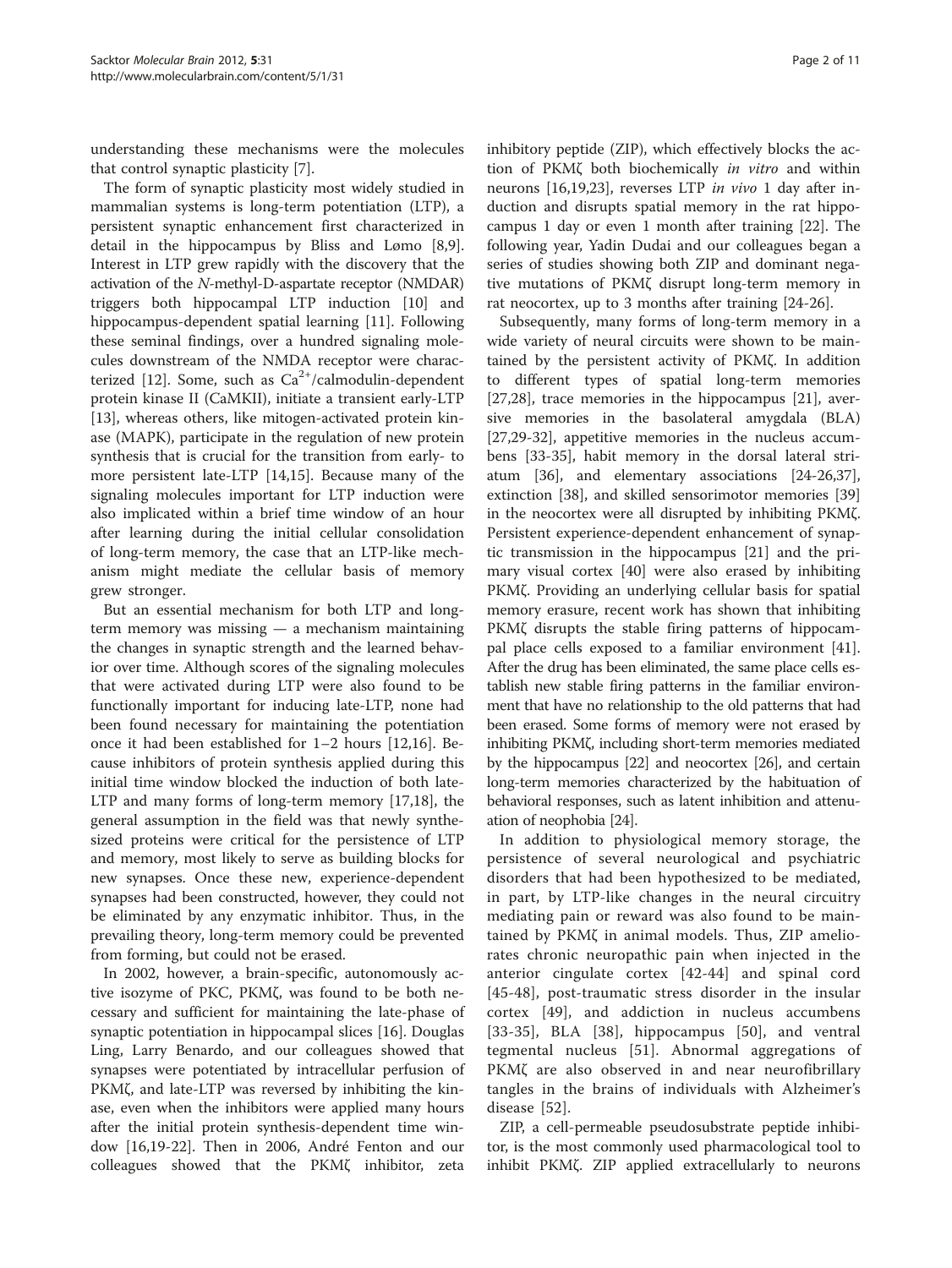<span id="page-2-0"></span>blocks the action of PKMζ perfused into CA1 pyramidal cells in hippocampal slices [\[19,23\]](#page-7-0), PKMζ transfected into primary cultured hippocampal neurons [[53\]](#page-8-0), and PKCζ introduced into sensory neurons [\[47](#page-8-0)]. The IC50 of the ability of ZIP to inhibit PKMζ-mediated potentiation of α-amino-3-hydroxy-5-methyl-4-isoxazolepropionic acid receptor (AMPAR) responses at synapses of CA1 pyramidal cells is nearly identical to the IC50 of its ability to reverse late-LTP at these synapses [[19\]](#page-7-0). Because both full-length atypical PKC (aPKC) isoforms, PKCζ and  $PKC<sub>l</sub>/\lambda$ , contain the identical pseudosubstrate sequence, ZIP is also a standard reagent to inhibit the function of full-length aPKC within cells [[54\]](#page-8-0) and to identify intracellular aPKC substrates [\[55\]](#page-8-0). One paper had suggested ZIP at the doses used to inhibit PKMζ postsynaptically perfused into neurons was not effective on a PKMζ fusion protein overexpressed in cultured cells [\[56](#page-8-0)]. These negative results, however, were subsequently explained to be a consequence of using the standard doses of ZIP in overexpression systems that increase kinase levels between 1–2 orders of magnitude above normal [\[23](#page-7-0)]. At such high levels of overexpression, the exogenous "spare" kinase, analogous to spare receptors, far exceeds the endogenous kinase, and the standard doses of ZIP that inhibit PKMζ in neurons and reverse LTP maintenance would be expected to have no noticeable effect [[23\]](#page-7-0).

Extending beyond maintenance to expression, Karim Nader and our colleagues at McGill University showed that PKMζ sustained late-LTP and long-term memory by a common mechanism of synaptic enhancement. PKMζ potentiates synaptic transmission by modifying the trafficking of GluA2 subunit-containing AMPARs so as to increase the number of receptors at postsynaptic sites [[30,57,58\]](#page-8-0) (Figure 1). Nader and our colleagues showed that blockers of GluA2 endocytosis prevent the disruption of LTP maintenance and memory storage induced by ZIP, confirming that the agent effectively inhibits PKMζ's mechanism of action both in brain slices and in vivo [\[30,34,36\]](#page-8-0).

The inhibition of PKMζ persistently disrupts memory storage, rather than transiently blocking memory retrieval [[22\]](#page-7-0). The half-life of intracranially injected ZIP is  $\sim$ 2 hours, and is cleared from the brain within a day [\[32](#page-8-0)], but the disruption of previously stored memory by the agent lasts far longer. After bolus injections of ZIP, LTP in vivo is eliminated for days [\[21\]](#page-7-0) and well-established memories are eliminated for at least 1 week in hippocampus [[22\]](#page-7-0) and for 1 month in neocortex [\[24](#page-7-0)], the longest time points examined in each region. After ZIP has cleared, new memories can nonetheless be reformed and stored [[22](#page-7-0),[27](#page-8-0),[39](#page-8-0)], and even erased a second time by ZIP [[26\]](#page-8-0). These data indicate that transiently inhibiting PKMζ does not damage the hippocampus or neocortex, but



translationally repressed. During strong afferent synaptic stimulation, glutamate (Glu) stimulates both postsynaptic AMPAR and NMDARs. The increase in postsynaptic  $Ca^{2+}$  through the activated NMDAR stimulates multiple effector molecules that upregulate PKMζ synthesis and downregulate PKMζ degradation. The newly translated PKMζ is rapidly phosphorylated by PDK1 to achieve a fully active state. PKMζ enhances its own translation by phosphorylating PIN1. The persistent activity of PKMζ then maintains both increases in postsynaptic GluA2-containing AMPARs by decreasing receptor endocytosis through an NSF-dependent pathway, and increases in PSD-95 aggregation. Adapted from [[59](#page-8-0)].

specifically erases the long-term memory trace maintained by these structures.

Because the half-life of ZIP is  $\sim$ 2 hours [\[32](#page-8-0)], initial studies on the disruption of fear conditioning that had tested memory retention a day after injection of the drug into the BLA had indicated that the persistence of memory erasure in the BLA would be similar to that in hippocampus and neocortex [\[30\]](#page-8-0). One paper, using a dose of ZIP lower than that employed in previous studies of other brain regions, suggested that the memory loss for fear-potentiated startle was temporary [[60](#page-8-0)], although see the discussions in references [\[61,62](#page-8-0)]. A subsequent study of the retention of a learned active avoidance response using the standard dose of ZIP in the BLA, however, confirmed persistent amnesia for a week after drug injection [\[31](#page-8-0)], demonstrating that memory erasure by ZIP in the BLA was consistent with that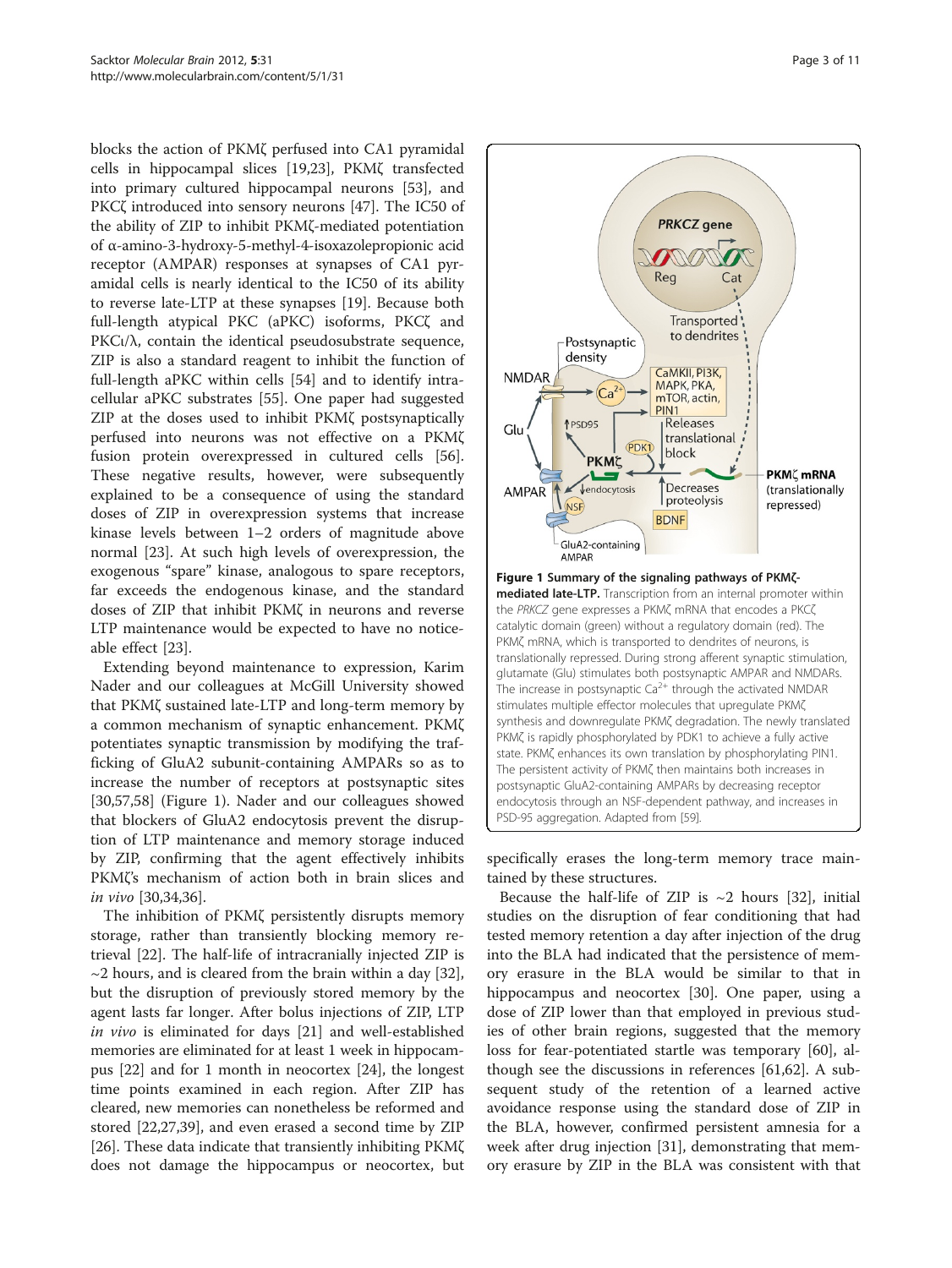observed in other brain regions. Interestingly, in the study that had used the low dose of ZIP, memory loss persisted when the rats were reexposed to the CS alone, a day after drug infusion [[60\]](#page-8-0). Because the standard dose of ZIP erases multiple memories within a brain region, with or without CS reactivation [[24\]](#page-7-0), if low dose ZIP selectively disrupts the CS-US association of the specific reactivated CS, such doses of the drug might be used to erase specific memories, similar to the specific disruption of reactivated memory that is the hallmark of reconsolidation blockade [[63](#page-8-0)].

## The molecular mechanisms of synaptic memory storage by PKMζ

PKMζ's ability to store experience-dependent information at synapses is due to its unique structure as an autonomously active form of PKC [[64-66\]](#page-8-0). Full-length PKC isoforms are activated by conformational changes induced by second messengers [[67\]](#page-8-0). Each PKC consists of an N-terminal regulatory domain linked by a hinge region to a C-terminal catalytic domain. Under basal conditions in the cell cytosol, full-length PKCs are inactive because an autoinhibitory pseudosubstrate within the regulatory domain interacts with and blocks the catalytic domain. Second messengers stimulate the fulllength PKCs by binding to the regulatory domain, translocating the enzyme to membrane, and inducing a conformational change that releases the autoinhibition. This allosteric mechanism activates all three classes of PKC isoforms — *conventional* PKCs by  $Ca^{2+}$  and diacylglycerol (DAG); novel PKCs by DAG, but not  $Ca^{2+}$ ; and atypical PKCs, including the full-length PKCζ, by neither  $Ca^{2+}$  nor DAG, but by alternate lipid second messengers and proteins that bind to the aPKC regulatory domain. Because the second messengers that activate the full-length PKCs are generally short-lived, this mechanism of action is transient and rapidly reversible, allowing PKC to participate in multiple rounds of shortterm signal transduction.

In contrast to the full-length isoforms, PKMζ consists of a PKC catalytic domain without a regulatory domain [[64,65\]](#page-8-0). Lacking the autoinhibitory pseudosubstrate of the PKCζ regulatory domain (i.e., the amino acid sequence of ZIP), PKMζ is autonomously and thus persistently active [\[64,66\]](#page-8-0). The formation of PKM was originally described in biochemical in vitro studies to be through limited proteolysis of full-length PKC at its hinge region, separating the regulatory from the catalytic domain [[68](#page-9-0)]. However, the generation of PKMζ in neurons is by a transcriptional and translational mechanism unique to the ζ gene,  $PRKCZ$ , which produces the ζ catalytic domain directly through new protein synthesis [[65](#page-8-0)] (Figure [1\)](#page-2-0). The PRKCZ gene contains two promoters, one upstream of the exons of the N-terminal regulatory

domain that generates the full-length PKCζ mRNA and protein, and a second internal promoter within a large intron that produces a PKMζ mRNA, the translation of which begins at an evolutionarily conserved methionine in the hinge region to produce an independent  $\zeta$  catalytic domain [[65](#page-8-0)]. In the forebrain, PKMζ mRNA is expressed by the PRKCZ gene, and PKC<sup>ζ</sup> mRNA is transcribed only in trace amounts, except in the lateral olfactory tract; in the hindbrain, both mRNA species are transcribed [\[65](#page-8-0)[,69](#page-9-0)]. Outside the nervous system, PKCζ mRNA is expressed in various cell-types, and PKMζ mRNA is transcribed only in trace amounts [\[65](#page-8-0)].

Under basal conditions in neurons, PKMζ mRNA is transported to dendrites [[70\]](#page-9-0) and is translationally repressed by its long 5'untranslated region [[65\]](#page-8-0). Following NMDAR activation that triggers LTP, many of the signaling molecules important for LTP induction, including CaMKII, PKA, MAPK, phosphatidylinositol 3-kinase (PI3K), mammalian target of rapamycin (mTOR), as well as actin filament formation, act in concert to increase PKMζ synthesis [\[65](#page-8-0)[,71,72](#page-9-0)] (Figure [1](#page-2-0)). Brain-derived neurotrophic factor (BDNF) injected into the hippocampus in vivo also increases PKM<sup>ζ</sup> [\[73](#page-9-0)] and in theta bursttriggered LTP plays an additional role in decreasing the initial degradation of PKMζ, thus further contributing to increases in the kinase [\[74](#page-9-0)]. Immediately after translation, the nascent PKMζ is rapidly phosphorylated by phosphoinositide-dependent kinase 1 (PDK1), which locks the PKMζ in a maximally activated state [\[23](#page-7-0)[,71](#page-9-0)]. Subsequently, persistent PDK1 phosphorylation is no longer required for the autonomous activity of PKMζ [[23\]](#page-7-0). Whereas increased translation of pre-existing PKMζ mRNA is the mechanism for the formation of PKMζ in LTP [\[65](#page-8-0)[,71](#page-9-0)], persistent increases in ζ mRNA also occur after some forms of learning [\[75](#page-9-0)], suggesting additional transcriptional regulation of the abundance of the PKMζ message and thus the translational capacity of the neuron to synthesize PKMζ. After synthesis, PKMζ acts as an LTP-specific plasticity-related protein (PRP) that is captured at recently activated synapses that have undergone "synaptic tagging" [\[17,20](#page-7-0)[,76](#page-9-0)-[79](#page-9-0)]. CaMKII has been proposed to be a component of the synaptic tag sequestering PKMζ [[79](#page-9-0)].

Once at the synapse, the functional target of PKMζ for synaptic potentiation is the GluA2 subunit of the AMPAR [[30](#page-8-0),[58](#page-8-0)]. The interaction between PKMζ and GluA2, originally described in rodents, is likely to be evolutionarily conserved, because the colocalization of the two molecules at synaptic sites has recently been observed to positively correlate with memory performance in young and aged non-human primates [\[80\]](#page-9-0). Interactions between the trafficking protein N-ethylmaleimide-sensitive factor (NSF) and GluA2, which was originally described as part of a homeostatic mechanism maintaining AMPARs at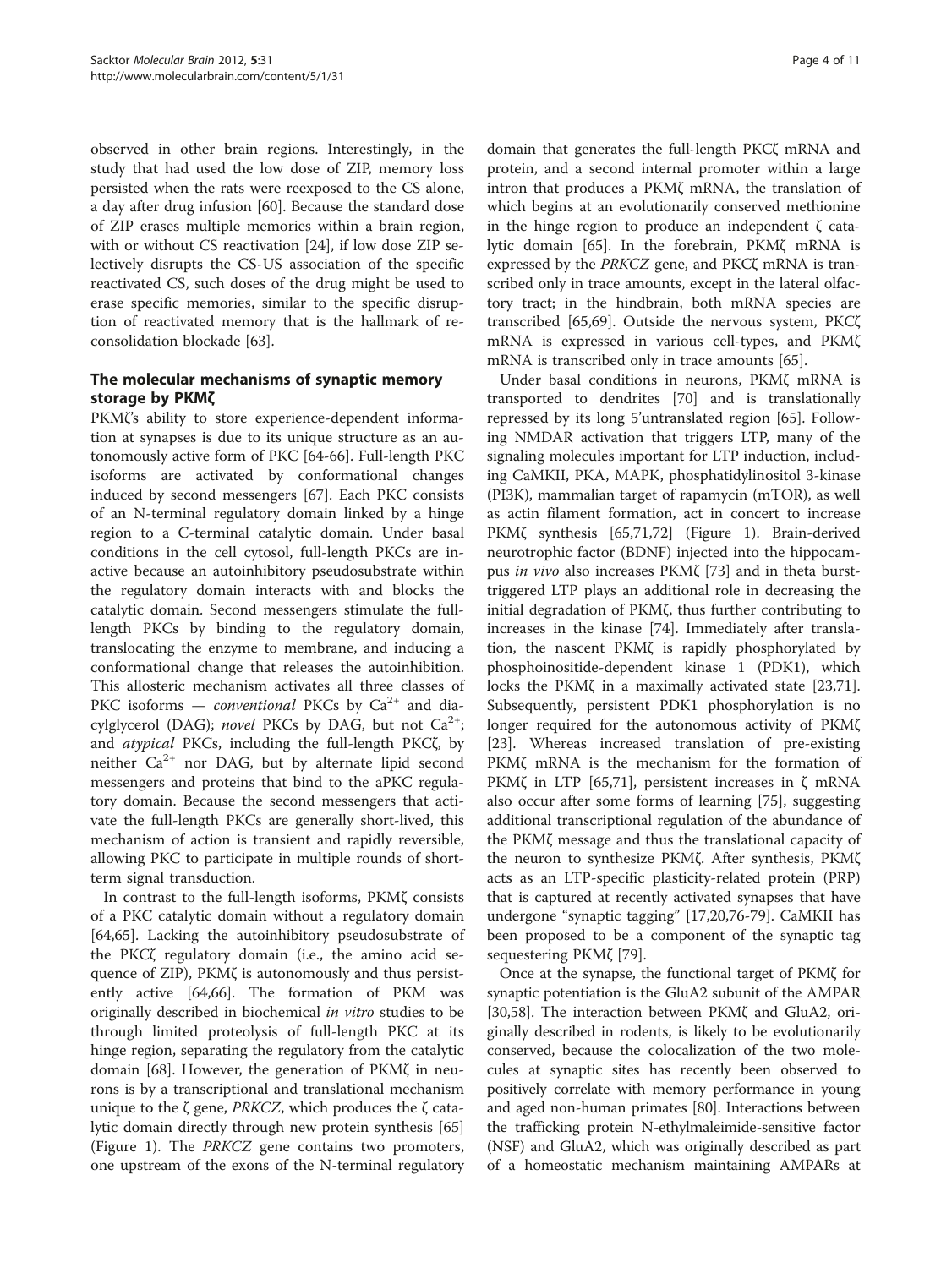synapses [[81](#page-9-0)-[84](#page-9-0)], are critical for the synaptic potentiation by PKMζ, but the precise targets of phosphorylation that mediate the enhancement have not yet been established [[30,58](#page-8-0)]. PKMζ also interacts with the postsynaptic scaffolding protein, kidney and brain expressed protein (KIBRA) [\[85,86\]](#page-9-0), which has been associated by genetic studies with human memory performance [\[87\]](#page-9-0), and the C-terminal of PKMζ is a PSD-95/DLG/ZO-1 (PDZ) binding sequence that interacts with protein interacting with PKC 1 (PICK1) [[58\]](#page-8-0). Both KIBRA and PICK1 also bind to the AMPAR GluA2 subunit and participate in the regulation of the trafficking of the receptor to postsynaptic sites [\[88](#page-9-0)-[90\]](#page-9-0).

Perhaps related to its role in AMPAR trafficking, PKMζ also increases the aggregation of postsynaptic density protein 95 (PSD-95) at synapses [[53](#page-8-0)], which may be through phosphorylation of the palmitoylation enzyme ZDHHC8 [[91\]](#page-9-0). PKMζ alters the morphology of spines in cultured neurons [\[92\]](#page-9-0), and the amount of PKMζ in spines positively correlates with the area of the PSD in synapses of the dentate gyrus in non-human primates [[80](#page-9-0)]. Because ZIP reverses the PKMζ-mediated aggregation of PSD-95 within hours of drug application, these structural changes of synapses may, like synaptic potentiation, be maintained by the persistent enzymatic action of PKMζ [[53](#page-8-0)].

# The evolutionary history of PKMζ, LTP, and longterm memory

A comparative genomic analysis of atypical PKC performed by Wayne Sossin and colleagues at McGill University found that the translational mechanism for the formation of PKMζ, the hallmark of which is a conserved methionine in the hinge region that initiates the synthesis of PKMζ [[65\]](#page-8-0), arose around the time of the gene duplication of the single invertebrate aPKC gene into the two vertebrate aPKC isoforms,  $\zeta$  and  $\sqrt{\lambda}$  [\[93](#page-9-0)]. These two isoforms, whose actions can be similar in neurons [[47\]](#page-8-0), are the two most closely related genes of the 9-member PKC gene family. Extending this analysis, Ling Pan (SUNY Downstate) and I found that the lamprey, an early, jawless cyclostome vertebrate, has an apparent single aPKC, with features of both PKCζ and PKCι/λ, that contains the hallmark hinge methionine found in PKMζ that initiates translation of the independent catalytic domain. Therefore, the formation of atypical PKM by new protein synthesis originated at or before the splitting of cyclostomes from the main vertebrate line of evolution (the cyclostome–gnathostome split). This establishes the origin of the formation of PKM by new protein synthesis, and therefore the mechanism maintaining late-LTP, at least  $\sim$  500 million years ago in the Cambrian period [\[94,95\]](#page-9-0).

Remarkably, a persistently active PKM form is also generated from the invertebrate aPKC, which lacks the vertebrate PKMζ translational start site [\[93\]](#page-9-0), and this atypical PKM plays fundamental roles in long-term memory maintenance in widely divergent invertebrate phyla. Working with the arthropod Drosophila melanogaster, Jerry Yin and our colleagues at the University of Wisconsin at Madison showed that the persistent activity of atypical PKM is both necessary and sufficient for long-term memory of olfactory avoidance behavior that is induced by associative conditioning [\[96](#page-9-0)]. Drosophila atypical PKM is enriched in the fly head [[96\]](#page-9-0), just as PKMζ is specifically expressed in neural tissue [\[65](#page-8-0)[,97](#page-9-0)], but the mechanism for the formation of atypical PKM in Drosophila has not yet been elucidated. In the mollusk Aplysia californica, David Glanzman and colleagues at UCLA found that the persistent activity of atypical PKM is crucial for maintaining behavioral long-term sensitization of withdrawal reflexes as late as 7 days after training, well beyond the initial, protein synthesisdependent consolidation phase for the sensitization [\[98](#page-9-0)]. In addition, Glanzman found that the *Aplysia* orthologue of PKMζ also maintains the long-term synaptic facilitation of sensorimotor synapses that mediates the behavior [[98\]](#page-9-0). As shown by Sossin and colleagues, proteolysis of aPKC is critical for the formation of atypical PKM in Aplysia, and the proteolytic formation of atypical PKM by sensitizing stimulation requires both the protease calpain and new protein synthesis [\[93,99\]](#page-9-0). How long-term memory maintained by atypical PKM in Aplysia might require both new protein synthesis and proteolysis is not yet known, but possibilities include new synthesis of the precursor aPKC, of the protease that cleaves the aPKC, or of another molecule that facilitates the cleavage or stabilizes the atypical PKM [[99](#page-9-0)]. Eric Kandel and his colleagues at Columbia University have shown that the translation factor, Aplysia cytoplasmic polyadenylation element binding protein (CPEB) that has prion-like properties of self-perpetuation [[100,101](#page-9-0)] is required for sustaining long-term facilitation during a persistent, protein synthesis-dependent period lasting  $\sim$  2 days [[102](#page-9-0)]. Because Aplysia atypical PKM also maintains long-term facilitation during this period [[98\]](#page-9-0), CPEB may interact with atypical PKM, either by regulating the synthesis of aPKC or the protease that cleaves this precursor to PKM, or, conversely, as a mechanism regulated by PKM.

In both Drosophila and rats, overexpression of PKM<sup>ζ</sup> enhances long-term memory. Jerry Yin and our colleagues demonstrated that transgenic flies overexpressing either mouse PKM<sup>ζ</sup> or the Drosophila atypical PKM have stronger long-term memory, and therefore the mechanism for memory enhancement by increasing PKMζ activity, like that of memory erasure by decreasing PKMζ activity, is evolutionarily conserved [[96\]](#page-9-0). Furthermore, by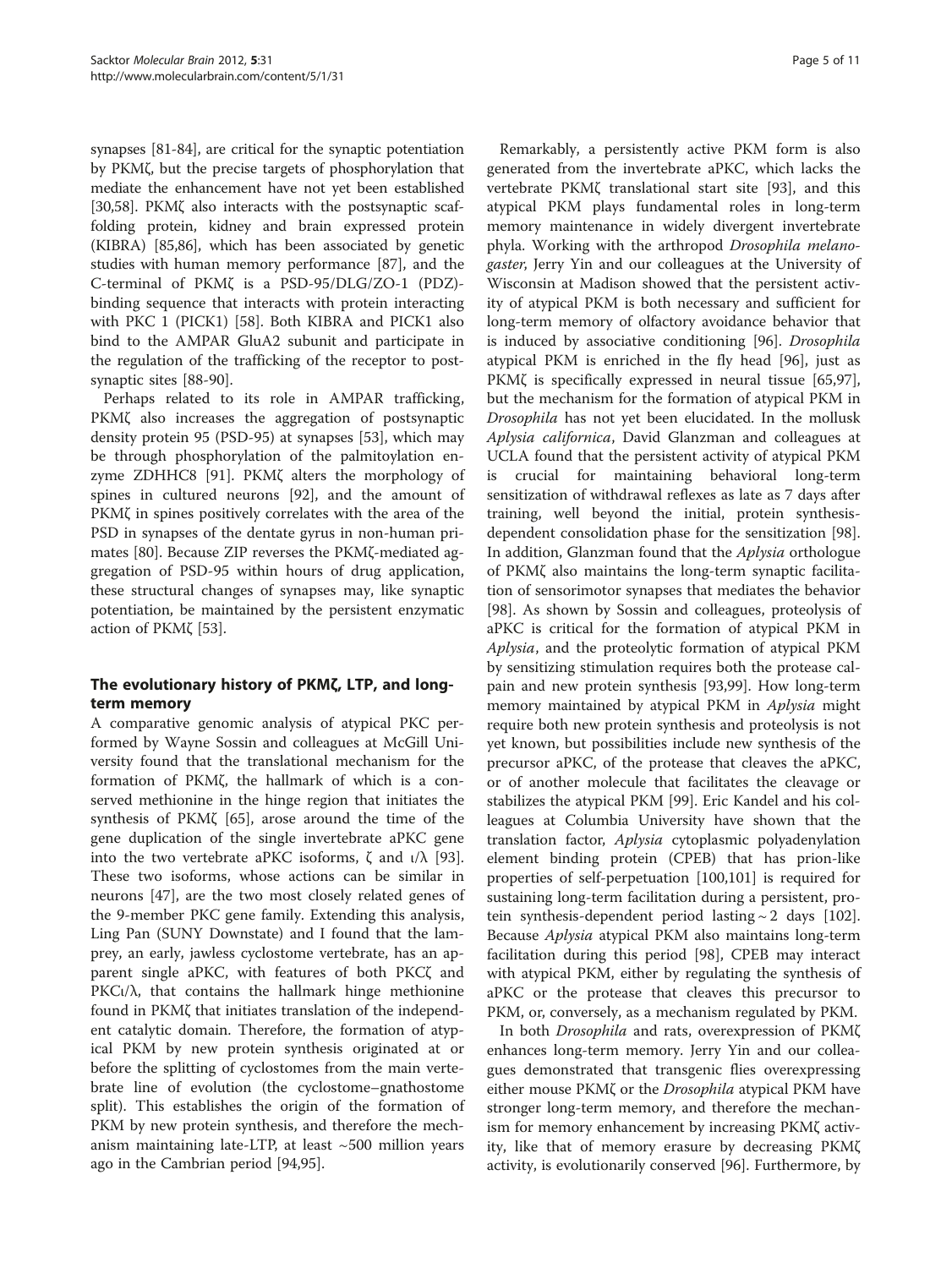<span id="page-5-0"></span>transfecting PKMζ into the neocortex of rats, Yadin Dudai and our colleagues at the Weizmann Institute showed that not only are new memories strengthened when PKMζ is overexpressed before training, but even old, faded memories are robustly enhanced when the kinase is overexpressed a week after training [\[25](#page-8-0)]. The mechanisms by which increasing PKMζ by overexpression enhances memory in both vertebrates and invertebrates are not known, but may involve upregulation of the positive feedback loops of local translation and "synaptic autotagging" that have been proposed to maintain the synaptic compartmentalization of PKMζ [\[59](#page-8-0)], as discussed in the next section.

Why is the persistently active PKM form of an atypical PKC crucial for memory maintenance, whether it is generated by cleavage of full-length PKC as in Aplysia, or by transcription from an internal promoter within the PKCζ gene as in vertebrates? Although one can only speculate, a clue may be the original function of aPKC in cells. Single cell organisms such as yeast express a single PKC, but multicellular animals express multiple PKC isoforms generated by gene duplication. In C. elegans, the function of aPKC has already specialized to establish and maintain apical compartments within polarized cells through participation in a highly conserved multiprotein complex, called the anterior PAR complex (for partitioning), consisting of the adapter proteins PAR6 and PAR3, the small GTPase Cdc42, and aPKC [[103\]](#page-9-0) (Figure 2A). In this apically localized complex, Cdc42 receives extracellular signals and stimulates PAR6, which then binds to the regulatory domain of aPKC, activating the kinase [\[104\]](#page-9-0). The PAR complex is conserved in polarized cells throughout evolution and defines the anterior pole of the C. elegans embryo, the apical domain of Drosophila neuroblasts to control their asymmetric division, and the apical membrane of epithelial cells to promote apical-basal polarity and the formation and maintenance of cell–cell junctions [[103,105-107\]](#page-9-0). Although the mechanisms by which the PAR complex mediate polarity are only beginning to be elucidated, a genome-wide screen in C. elegans has shown that the complex directs the trafficking of membrane proteins through the regulation of endocytosis and vesicle recycling [\[108,109](#page-9-0)]. This mechanism is evolutionarily conserved because it is also observed in human HeLa cells [\[108\]](#page-9-0).

The general function of aPKC to distribute membrane proteins to apical compartments may have adapted to control the trafficking of glutamate receptors to the postsynaptic density, the apical compartment of the synaptic spine (Figure 2B). Atypical PKC may originally have participated in development of the synapse. Indeed, roles for PKMζ in synaptic maturation and dendritic development have recently been described [[91](#page-9-0),[110](#page-9-0)].



strength by NSF-dependent trafficking of AMPARs to the PSD, the apical compartment of the postsynaptic spine. The absence of a PKCζ regulatory domain isolates PKMζ from other postsynaptic signaling, allowing the kinase to store long-term information without interference from short-term synaptic events. PKMζ maintains both synaptic potentiation and its own localization at the synapse by forming positive feedback loops, involving binding of PKMζ to postsynaptic GluA2 subunit-containing AMPAR-binding proteins, such as PICK1 and KIBRA. The persistent activity of postsynaptic PKMζ is required to maintain decreased AMPAR endocytosis, preventing both AMPAR and kinase elimination from the potentiated synapse. Other positive feedback loops, such as that involving PIN1, maintain increases in the amount of PKMζ through enhanced local translation.

Once established as a mechanism for trafficking glutamate receptors to the synapse during development, the further activation of full-length aPKC might have been useful for short-term synaptic plasticity and short-term memory. Then, mutations that either allow proteolysis in the hinge between the regulatory and catalytic domains in invertebrates [\[99\]](#page-9-0), or that generate independent translation of the catalytic domain in vertebrates [[65\]](#page-8-0), would have transformed this short-term memory mechanism into a long-term memory mechanism (Figure 2B).

The truncation of the aPKC regulatory domain to form an independent catalytic domain would serve two purposes in a molecular mechanism of long-term memory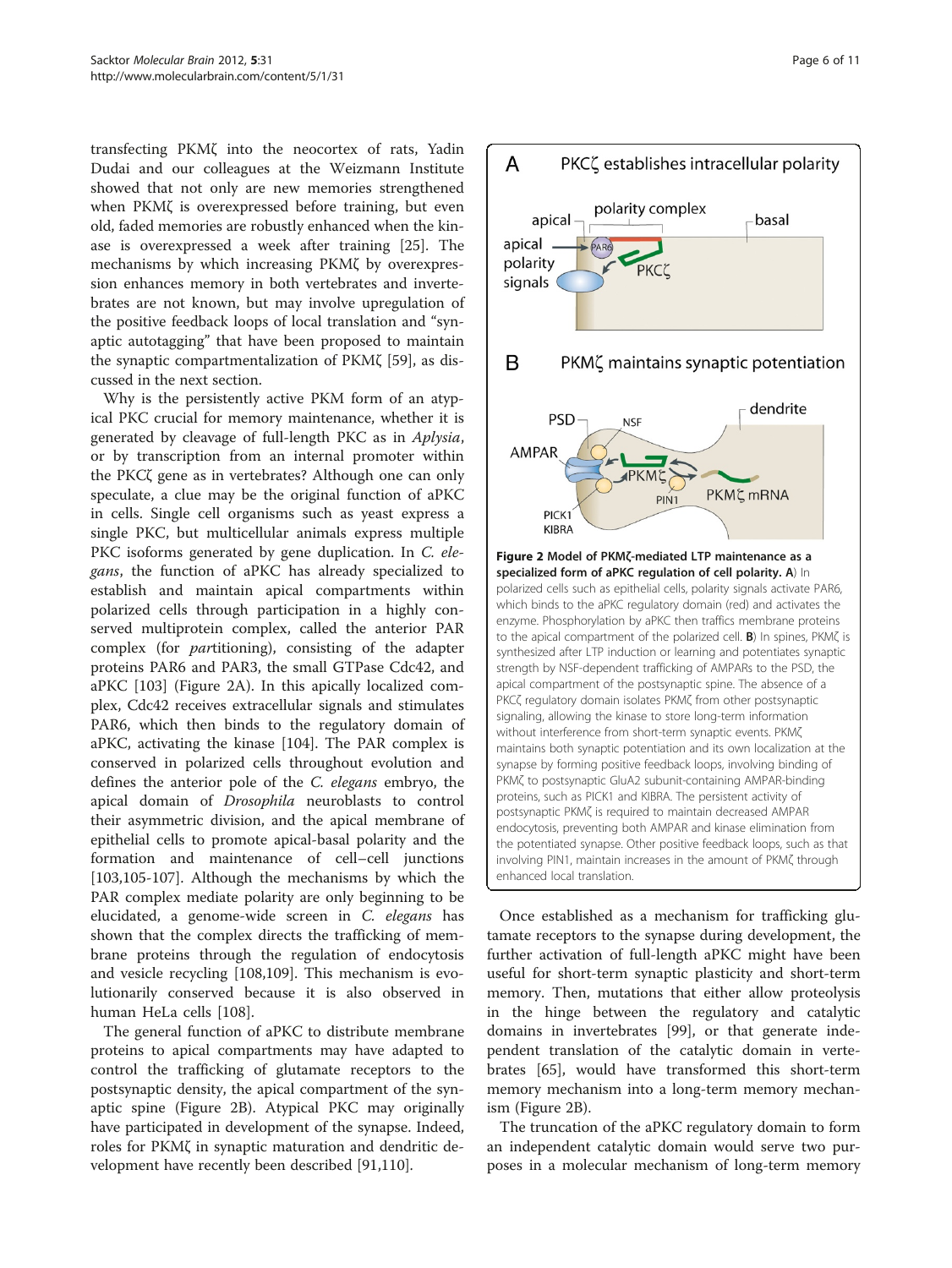(Figure [2](#page-5-0)B). First, the enzymatic activity of aPKC becomes persistent, because of the removal of the autoinhibitory pseudosubstrate of the regulatory domain, as described above. Second, the regulation of this persistent atypical PKM activity becomes functionally isolated from the extracellular signaling that is normally transmitted into the cell by the other PAR proteins and second messengers that activate the full-length kinase by binding to the aPKC regulatory domain. Thus, once formed, the autonomous activity of atypical PKM that maintains longterm memory is independent from the transient signal transduction events that regulate short-term synaptic potentiation or depression. This feature may be important if long-term information about experiences in the past is to be stored in the same neural circuitry that is continually modified by short-term experiences in the present.

# Making and breaking PKMζ-mediated positive feedback loops to maintain and erase long-term memory

Because memories up to 3 months old can be erased by PKMζ inhibitors [[26](#page-8-0)] and the amnestic effect of PKMζ inhibition is blocked by GluA2 endocytosis inhibitors [[30,34,36\]](#page-8-0), a recent review has proposed that PKMζ and its downstream targets form a self-perpetuating, positive-feedback network through a process of "synaptic auto-tagging" that can persist for months to maintain very long-term memories [\[59](#page-8-0)] (Figure [2](#page-5-0)B). After its local synthesis during LTP or memory formation, PKMζ, by a process involving inhibition of endocytosis through the action of NSF, traffics GluA2-containing AMPARs to the synapse, where AMPAR-binding proteins, such as PICK1 and KIBRA, also bind to PKMζ and thus maintain the kinase at the appropriate postsynaptic sites. Applications of PKMζ inhibitors disrupt the positive-feedback signaling network and erase the potentiated state of the synapse and long-term memory by releasing the GluA2 endocytosis that has been inhibited by the activity of PKMζ. Thus, PKMζ inhibition allows the AMPARs and PKMζ to be eliminated from the appropriate postsynaptic sites. The collapse of the positive feedback network would be rapid, because both LTP [\[2](#page-7-0)] and long-term memory [[22,](#page-7-0)[27\]](#page-8-0) are disrupted within 2 hours of exposure to ZIP or other PKMζ inhibitors. After the inhibitors have been eliminated, because the original postsynaptic sites of PKMζ formation and subsequent positive feedback have been lost, the potentiation [\[21](#page-7-0)] and long-term memory [[22](#page-7-0),[24](#page-7-0)] are permanently eliminated, and the strength of the synapse and the animal's behavior reset to the naïve state [[59\]](#page-8-0).

Other positive feedback loops involving enhanced local translation have been proposed to maintain increased levels of the kinase at potentiated synapses (Figure [2](#page-5-0)B).

In LTP, for example, PKMζ phosphorylation is required for the increased synthesis of PKMζ [[71](#page-9-0)]. In particular, PKMζ phosphorylation of peptidyl-prolyl cis-trans isomerase NIMA-interacting 1 (PIN1) upregulates local dendritic synthesis and the translation of PKMζ [[111](#page-9-0)] (Figures [1](#page-2-0) and [2](#page-5-0)B). Interestingly, phosphorylation by the Aplysia atypical PKM is required for the formation of the kinase by proteolysis, also forming a positive feedback loop [[99\]](#page-9-0). Thus, different positive feedback loops may have evolved to maintain persistent increased atypical PKM in vertebrates and invertebrates, each specific to the mechanism by which the atypical PKM is generated during the formation of long-term memory.

Although the long-term storage of information by PKMζ is isolated from short-term signaling at the synapse, as discussed in the previous section, the rapid erasure of memory by PKMζ inhibitors suggests the possibility that the long-term information stored by PKMζ might also be modifiable by new experiences. Thus, an animal might quickly update a long-term memory by rapidly degrading the PKMζ molecules restricted to potentiated synapses and disrupting the positive feedback loops maintaining the maladaptive information. The physiological erasure of a long-term memory within a neural circuit by downregulating PKMζ would return the circuit to its naïve state, while preserving the circuitry that had been established during development to mediate specific behaviors. This is because whereas pharmacological or dominant negative inhibitors of PKMζ disrupt LTP maintenance, these inhibitors do not affect basal synaptic transmission either in brain slices or in vivo in mature animals [\[16,19,22,23,](#page-7-0)[57\]](#page-8-0).

The downregulation of persistent increases of PKMζ has recently been observed during memory extinction and reconsolidation blockade [[112\]](#page-9-0). In animal models of drug addiction, persistent increases of PKMζ maintain drug-craving memory in the neural circuitry mediating reward and emotion, including the nucleus accumbens and the BLA [\[34,38](#page-8-0)[,112\]](#page-9-0). When memories associated with drug use are partially extinguished by repetitive exposure to the CS, the previously induced, persistent increases of PKMζ in the BLA are reversed, and PKMζ increases in the infralimbic cortex, where the kinase is critical for maintaining extinction [[38](#page-8-0)]. Furthermore, a form of reconsolidation blockade, in which reactivation of the memory is followed by extinction, produces more robust reversal of PKMζ in the BLA, greater increases in the infralimbic cortex, and stronger disruption of the drug-associated memory than extinction alone [[112](#page-9-0)]. Decreases in PKMζ have also been observed in the hippocampus with spatial familiarity [\[113\]](#page-10-0), which, like extinction, is produced by multiple exposures to an environment without experimental reinforcement. Although the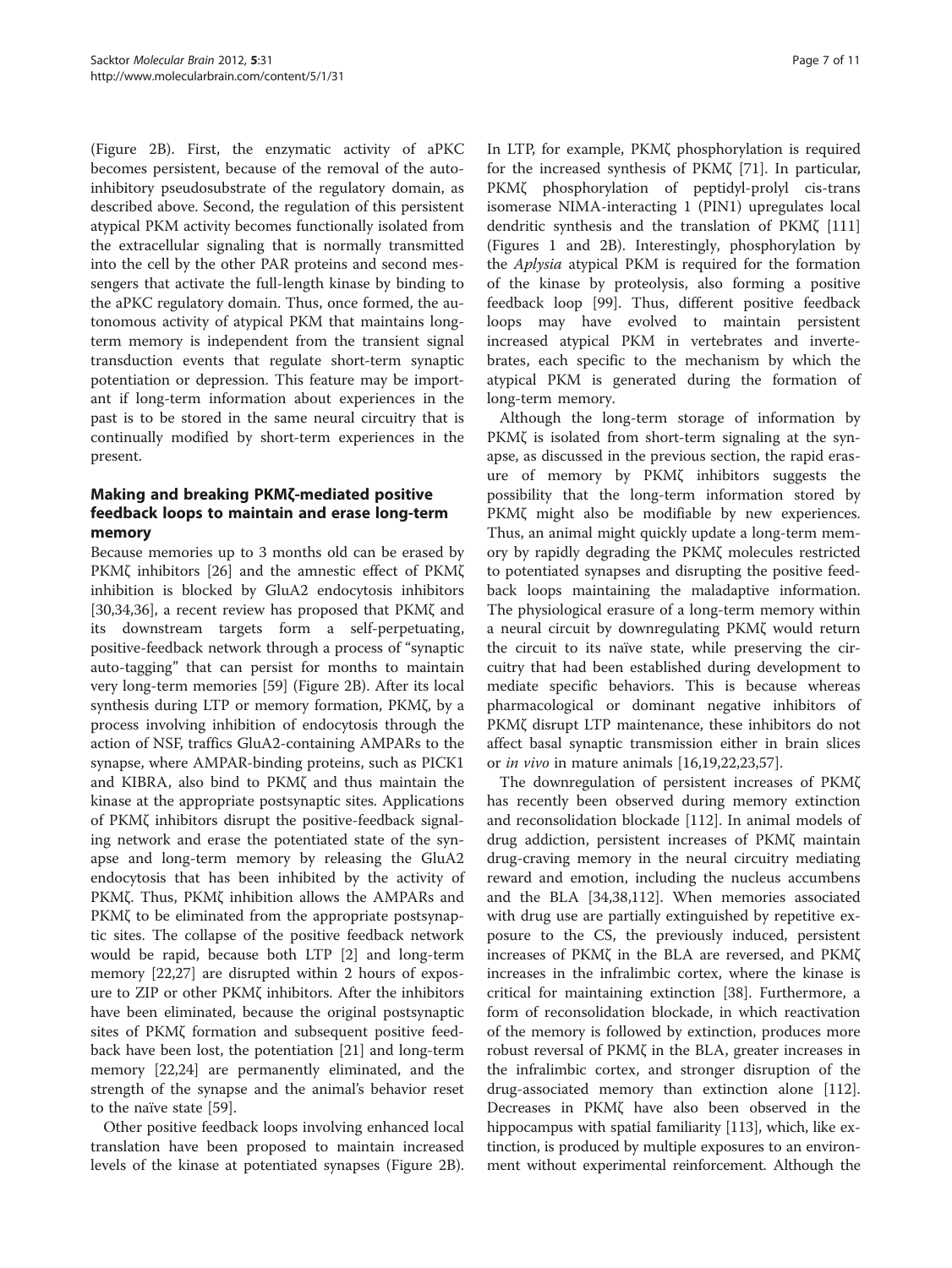<span id="page-7-0"></span>mechanism for downregulating PKMζ during the repetitive exposure to a stimulus is not known, proteolytic degradation of PKMζ has been observed in the maintenance of NMDAR-dependent long-term depression (LTD) [[114,115\]](#page-10-0), suggesting the possibility that LTD or depotentiation induces a persistent loss of PKMζ that maintains familiarity and, in some circuits, the extinction of memory.

Fundamental information for understanding these mechanisms of memory stability and erasure are the half-life of PKMζ and the mechanisms maintaining the compartmentalization of the kinase at specific synapses, such as those proposed in the model of PKMζ synaptic auto-tagging [\[59\]](#page-8-0). Although another mechanism of memory storage may take over from PKMζ after 3 months [[26\]](#page-8-0), the more parsimonious hypothesis is that PKMζ maintains information for a memory's lifetime. For humans, how can the fidelity of PKMζ-mediated positive feedback loops be maintained for decades? What is the relationship between the persistence of PKMζ that functionally maintains long-term memory and the structural changes associated with long-term memory, particularly the growth of new synapses [7]? These are essential questions for the future study of PKMζ and memory storage.

### Conclusion

The persistent increased activity of PKMζ maintains LTP and perpetuates many, but not all, forms of long-term memory. PKMζ and its invertebrate orthologues provide insight into the evolutionary history of LTP-like synaptic plasticity and long-term memory. The role of atypical PKM in maintaining long-term memory may have emerged as a specialized mechanism for persistently increasing postsynaptic AMPARs from the more general function of aPKC in membrane protein trafficking to the apical compartment of polarized cells. The origin of the mechanism of late-LTP by new synthesis of atypical PKM can be traced to early vertebrates in the Cambrian period. This synaptic information storage mechanism proved capable of recording experiences within neural circuits in a way that was both stable for months, yet reversible as new contingencies arise, and appears to have been useful for animal survival for hundreds of millions of years.

#### Competing interests

The author has no competing financial interests.

#### Acknowledgements

The author thanks Alice Pavlowsky, André Fenton, David Glanzman, Ivan Hernandez, and members of the Sacktor lab for their helpful comments. T.C. S. is supported by NIH grants R37 MH057068, R01 MH53576, and R01 DA034970.

Received: 30 July 2012 Accepted: 29 August 2012 Published: 18 September 2012

#### References

- 1. Cajal R: La fine structure des centres nerveux. Proc R Soc Lond 1894, 55:444–468.
- 2. Kandel ER, Schwartz JH: Molecular biology of learning: modulation of transmitter release. Science 1982, 218(4571):433–443.
- 3. Dudai Y: Neurogenetic dissection of learning and short-term memory in Drosophila. Annu Rev Neurosci 1988, 11:537–563.
- 4. Dash PK, Hochner B, Kandel ER: Injection of the cAMP-responsive element into the nucleus of Aplysia sensory neurons blocks long-term facilitation. Nature 1990, 345(6277):718–721.
- 5. Yin JC, Wallach JS, Del Vecchio M, Wilder EL, Zhou H, Quinn WG, Tully T: Induction of a dominant negative CREB transgene specifically blocks long-term memory in Drosophila. Cell 1994, 79(1):49–58.
- 6. Silva AJ, Kogan JH, Frankland PW, Kida S: CREB and memory. Annu Rev Neurosci 1998, 21:127–148.
- 7. Kandel ER: The molecular biology of memory storage: a dialogue between genes and synapses. Science 2001, 294(5544):1030–1038.
- 8. Lømo T: Frequency potentiation of excitatory synaptic activity in the dentate area of the hippocampal formation. Acta Physiol Scand 1966, 68(Suppl):128.
- 9. Bliss TVP, Lømo T: Long-lasting potentiation of synaptic transmission in the dentate area of the anaesthetized rabbit following stimulation of the perforant path. J Physiol 1973, 232:331–356.
- 10. Collingridge GL, Kehl SJ, McLennan H: Excitatory amino acids in synaptic transmission in the Schaffer collateral-commissural pathway of the rat hippocampus. J Physiol 1983, 334:34-46.
- 11. Morris RG, Anderson E, Lynch GS, Baudry M: Selective impairment of learning and blockade of long-term potentiation by an N-methyl-D-aspartate receptor antagonist, AP5. Nature 1986, 319(6056):774–776.
- 12. Sanes JR, Lichtman JW: Can molecules explain long-term potentiation? Nat Neurosci 1999, 2(7):597–604.
- 13. Lisman J, Malenka RC, Nicoll RA, Malinow R: Learning mechanisms: the case for CaM-KII. Science 1997, 276(5321):2001–2002.
- 14. English JD, Sweatt JD: A requirement for the mitogen-activated protein kinase cascade in hippocampal long term potentiation. J Biol Chem 1997, 272(31):19103–19106.
- 15. Kelleher RJ, Govindarajan A, Jung HY, Kang H, Tonegawa S: Translational control by MAPK signaling in long-term synaptic plasticity and memory. Cell 2004, 116:467–479.
- 16. Ling DS, Benardo LS, Serrano PA, Blace N, Kelly MT, Crary JF, Sacktor TC: Protein kinase Mζ is necessary and sufficient for LTP maintenance. Nat Neurosci 2002, 5(4):295–296.
- 17. Frey U, Morris RG: Synaptic tagging and long-term potentiation. Nature 1997, 385(6616):533–536.
- 18. Davis HP, Squire LR: Protein synthesis and memory: a review. Psychol Bull 1984, 96:518–559.
- 19. Serrano P, Yao Y, Sacktor TC: Persistent phosphorylation by protein kinase Mζ maintains late-phase long-term potentiation. J Neurosci 2005, 25(8):1979–1984.
- 20. Sajikumar S, Navakkode S, Sacktor TC, Frey JU: Synaptic tagging and cross-tagging: the role of protein kinase Mζ in maintaining long-term potentiation but not long-term depression. *J Neurosci* 2005, 25(24):5750–5756.
- 21. Madronal N, Gruart A, Sacktor TC, Delgado-Garcia JM: PKMζ inhibition reverses learning-induced increases in hippocampal synaptic strength and memory during trace eyeblink conditioning. PLoS One 2010, 5(4):e10400.
- 22. Pastalkova E, Serrano P, Pinkhasova D, Wallace E, Fenton AA, Sacktor TC: Storage of spatial information by the maintenance mechanism of LTP. Science 2006, 313(5790):1141–1144.
- 23. Yao Y, Shao C, Jothianandana D, Tcherepanova A, Shouval H, Sacktor T: Matching biochemical and functional efficacies confirm ZIP as a potent competitive inhibitor of PKMζ in neurons. Neuropharmacology 2012, doi: [http://dx.doi.org/10.1016/j.neuropharm.2012.07.018.](http://dx.doi.org/http://dx.doi.org/10.1016/j.neuropharm.2012.07.018)
- 24. Shema R, Sacktor TC, Dudai Y: Rapid erasure of long-term memory associations in cortex by an inhibitor of PKMζ. Science 2007, 317(5840):951–953.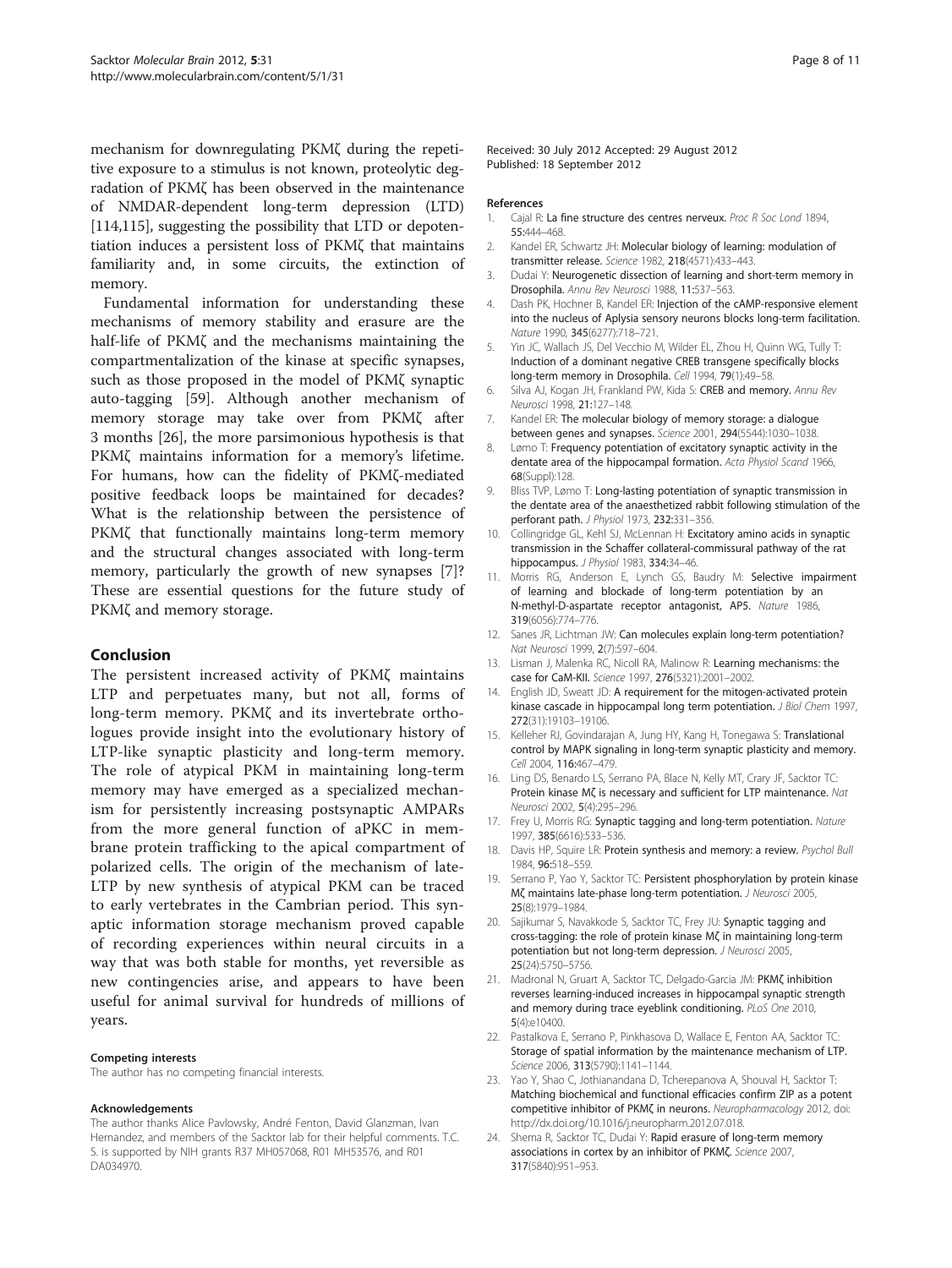- <span id="page-8-0"></span>25. Shema R, Haramati S, Ron S, Hazvi S, Chen A, Sacktor TC, Dudai Y: Enhancement of consolidated long-term memory by overexpression of protein kinase Mzeta in the neocortex. Science 2011, 331(6021):1207-1210.
- 26. Shema R, Hazvi S, Sacktor TC, Dudai Y: Boundary conditions for the maintenance of memory by PKMζ in neocortex. Learn Mem 2009, 16(2):122–128.
- 27. Serrano P, Friedman EL, Kenney J, Taubenfeld SM, Zimmerman JM, Hanna J, Alberini C, Kelley AE, Maren S, Rudy JW, et al: PKMC maintains spatial, instrumental, and classically conditioned long-term memories. PLoS Biol 2008, 6(12):2698–2706.
- 28. Hardt O, Migues PV, Hastings M, Wong J, Nader K: PKMzeta maintains 1-day- and 6-day-old long-term object location but not object identity memory in dorsal hippocampus. Hippocampus 2010, 20(6):691–695.
- 29. Kwapis JL, Jarome TJ, Lonergan ME, Helmstetter FJ: Protein kinase Mzeta maintains fear memory in the amygdala but not in the hippocampus. Behav Neurosci 2009, 123(4):844–850.
- 30. Migues PV, Hardt O, Wu DC, Gamache K, Sacktor TC, Wang YT, Nader K: PKMζ maintains memories by regulating GluR2-dependent AMPA receptor trafficking. Nat Neurosci 2010, 13(5):630–634.
- 31. Gamiz F, Gallo M: Intra-amygdala ZIP injections impair the memory of learned active avoidance responses and attenuate conditioned tasteaversion acquisition in rats. Learn Mem 2011, 18(8):529–533.
- 32. Kwapis JL, Jarome TJ, Gilmartin MR, Helmstetter FJ: Intra-amygdala infusion of the protein kinase Mzeta inhibitor ZIP disrupts foreground context fear memory. Neurobiol Learn Mem 2012, 98(2):148–153.
- 33. Crespo JA, Stockl P, Ueberall F, Jenny M, Saria A, Zernig G: Activation of PKCzeta and PKMzeta in the nucleus accumbens core is necessary for the retrieval, consolidation and reconsolidation of drug memory. PLoS One 2012, 7(2):e30502.
- 34. Li YQ, Xue YX, He YY, Li FQ, Xue LF, Xu CM, Sacktor TC, Shaham Y, Lu L: Inhibition of PKMzeta in nucleus accumbens core abolishes long-term drug reward memory. J Neurosci 2011, 31(14):5436–5446.
- 35. Shabashov D, Shohami E, Yaka R: Inactivation of PKMzeta in the NAc Shell Abolished Cocaine-Conditioned Reward. J Mol Neurosci 2012, 47(3):546–553.
- 36. Pauli WM, Clark AD, Guenther HJ, O'Reilly RC, Rudy JW: Inhibiting PKMzeta reveals dorsal lateral and dorsal medial striatum store the different memories needed to support adaptive behavior. Learn Mem 2012, 19(7):307–314.
- 37. Sacco T, Sacchetti B: Role of secondary sensory cortices in emotional memory storage and retrieval in rats. Science 2010, 329(5992):649–656.
- 38. He YY, Xue YX, Wang JS, Fang Q, Liu JF, Xue LF, Lu L: PKMzeta maintains drug reward and aversion memory in the basolateral amygdala and extinction memory in the infralimbic cortex. Neuropsychopharmacology 2011, 36(10):1972–1981.
- 39. von Kraus LM, Sacktor TC, Francis JT: Erasing sensorimotor memories via PKMzeta inhibition. PLoS One 2010, 5(6):e11125.
- 40. Cooke SF, Bear MF: Visual experience induces long-term potentiation in the primary visual cortex. J Neurosci 2010, 30(48):16304-16313.
- 41. Barry J, Rivard B, Fox S, Fenton A, Sacktor T, Muller R: Inhibition of PKMζ disrupts the stable spatial discharge of hippocampal place cells in a familiar environment. J Neurosci, . in press.
- 42. Li XY, Ko HG, Chen T, Descalzi G, Koga K, Wang H, Kim SS, Shang Y, Kwak C, Park SW, et al: Alleviating neuropathic pain hypersensitivity by inhibiting PKMzeta in the anterior cingulate cortex. Science 2010, 330(6009):1400–1404.
- 43. King T, Qu C, Okun A, Melemedjian OK, Mandell EK, Maskaykina IY, Navratilova E, Dussor GO, Ghosh S, Price TJ, et al: Contribution of PKMzetadependent and independent amplification to components of experimental neuropathic pain. Pain 2012, 153(6):1263–1273.
- 44. Li XY, Ko HG, Chen T, Collingridge GL, Kaang BK, Zhuo M: Erasing injuryrelated cortical synaptic potentiation as a new treatment for chronic pain. J Mol Med (Berl) 2011, 89(9):847-855.
- 45. Asiedu MN, Tillu DV, Melemedjian OK, Shy A, Sanoja R, Bodell B, Ghosh S, Porreca F, Price TJ: Spinal protein kinase M zeta underlies the maintenance mechanism of persistent nociceptive sensitization. J Neurosci 2011, 31(18):6646–6653.
- 46. Laferriere A, Pitcher MH, Haldane A, Huang Y, Cornea V, Kumar N, Sacktor TC, Cervero F, Coderre TJ: PKMzeta is essential for spinal plasticity underlying the maintenance of persistent pain. Mol Pain 2011, 7:99.
- 47. Zhang YH, Kays J, Hodgdon KE, Sacktor TC, Nicol GD: Nerve growth factor enhances the excitability of rat sensory neurons through activation of the atypical protein kinase C isoform, PKMzeta. J Neurophysiol 2012, 107(1):315–335.
- 48. Marchand F, D'Mello R, Yip PK, Calvo M, Muller E, Pezet S, Dickenson AH, McMahon SB: Specific involvement of atypical PKCzeta/PKMzeta in spinal persistent nociceptive processing following peripheral inflammation in rat. Mol Pain 2011, 7:86.
- 49. Cohen H, Kozlovsky N, Matar MA, Kaplan Z, Zohar J: Mapping the brain pathways of traumatic memory: inactivation of protein kinase M zeta in different brain regions disrupts traumatic memory processes and attenuates traumatic stress responses in rats. Eur Neuropsychopharmacol 2010, 20(4):253–271.
- 50. Monti MC, Gabach LA, Perez MF, Ramirez OA: Impact of contextual cues in the expression of the memory associated with diazepam withdrawal: involvement of hippocampal PKMzeta in vivo, and Arc expression and LTP in vitro. Eur J Neurosci 2012, doi[:10.1111/j.1460-9568.2012.08206.x.](http://dx.doi.org/10.1111/j.1460-9568.2012.08206.x)
- 51. Ho SY, Chen CH, Liu TH, Chang HF, Liou JC: Protein kinase mzeta is necessary for cocaine-induced synaptic potentiation in the ventral tegmental area. Biol Psychiatry 2012, 71(8):706-713.
- 52. Crary JF, Shao CY, Mirra SS, Hernandez AI, Sacktor TC: Atypical protein kinase C in neurodegenerative disease I: PKMζ aggregates with limbic neurofibrillary tangles and AMPA receptors in Alzheimer disease. J Neuropathol Exp Neurol 2006, 65(4):319–326.
- 53. Shao CY, Sondhi R, van de Nes PS, Sacktor TC: PKMC is necessary and sufficient for synaptic clustering of PSD-95. Hippocampus 2011, 22(7):1501–1507.
- 54. Laudanna C, Mochly-Rosen D, Liron T, Constantin G, Butcher EC: Evidence of zeta protein kinase C involvement in polymorphonuclear neutrophil integrin-dependent adhesion and chemotaxis. J Biol Chem 1998, 273(46):30306–30315.
- 55. Suzuki A, Hirata M, Kamimura K, Maniwa R, Yamanaka T, Mizuno K, Kishikawa M, Hirose H, Amano Y, Izumi N, et al: aPKC acts upstream of PAR-1b in both the establishment and maintenance of mammalian epithelial polarity. Curr Biol 2004, 14(16):1425–1435.
- 56. Wu-Zhang AX, Schramm CL, Nabavi S, Malinow R, Newton AC: Cellular Pharmacology of Protein Kinase Mzeta (PKMzeta) Contrasts with Its in Vitro Profile: Implications for PKMzeta as a mediator of memory. J Biol Chem 2012, 287(16):12879–12885.
- 57. Ling DS, Benardo LS, Sacktor TC: Protein kinase MC enhances excitatory synaptic transmission by increasing the number of active postsynaptic AMPA receptors. Hippocampus 2006, 16(5):443–452.
- 58. Yao Y, Kelly MT, Sajikumar S, Serrano P, Tian D, Bergold PJ, Frey JU, Sacktor TC: PKMζ maintains late long-term potentiation by N-ethylmaleimidesensitive factor/GluR2-dependent trafficking of postsynaptic AMPA receptors. J Neurosci 2008, 28(31):7820–7827.
- 59. Sacktor TC: How does PKMζ maintain long-term memory? Nat Rev Neurosci 2011, 12(1):9–15.
- 60. Parsons RG, Davis M: Temporary disruption of fear-potentiated startle following PKMzeta inhibition in the amygdala. Nat Neurosci 2011, 14(3):295–296.
- 61. Nader K: On the Temporary Nature of Disruption of Fear-Potentiated Startle Following PKMzeta Inhibition in the Amygdale. Front Behav Neurosci 2011, 5:29.
- 62. Parsons RG, Davis M: Gone but not Forgotten. Front Behav Neurosci 2011, 5:51.
- 63. Nader K, Schafe GE, LeDoux JE: The labile nature of consolidation theory. Nat Rev Neurosci 2000, 1(3):216–219.
- 64. Sacktor TC, Osten P, Valsamis H, Jiang X, Naik MU, Sublette E: Persistent activation of the ζ isoform of protein kinase C in the maintenance of long-term potentiation. Proc Natl Acad Sci USA 1993, 90(18):8342–8346.
- 65. Hernandez AI, Blace N, Crary JF, Serrano PA, Leitges M, Libien JM, Weinstein G, Tcherapanov A, Sacktor TC: Protein kinase Mζ synthesis from a brain mRNA encoding an independent protein kinase Cζ catalytic domain. Implications for the molecular mechanism of memory. J Biol Chem 2003, 278(41):40305–40316.
- Schwartz JH: Cognitive kinases. Proc Natl Acad Sci USA 1993, 90(18):8310–8313.
- 67. Nishizuka Y: The molecular heterogeneity of protein kinase C and its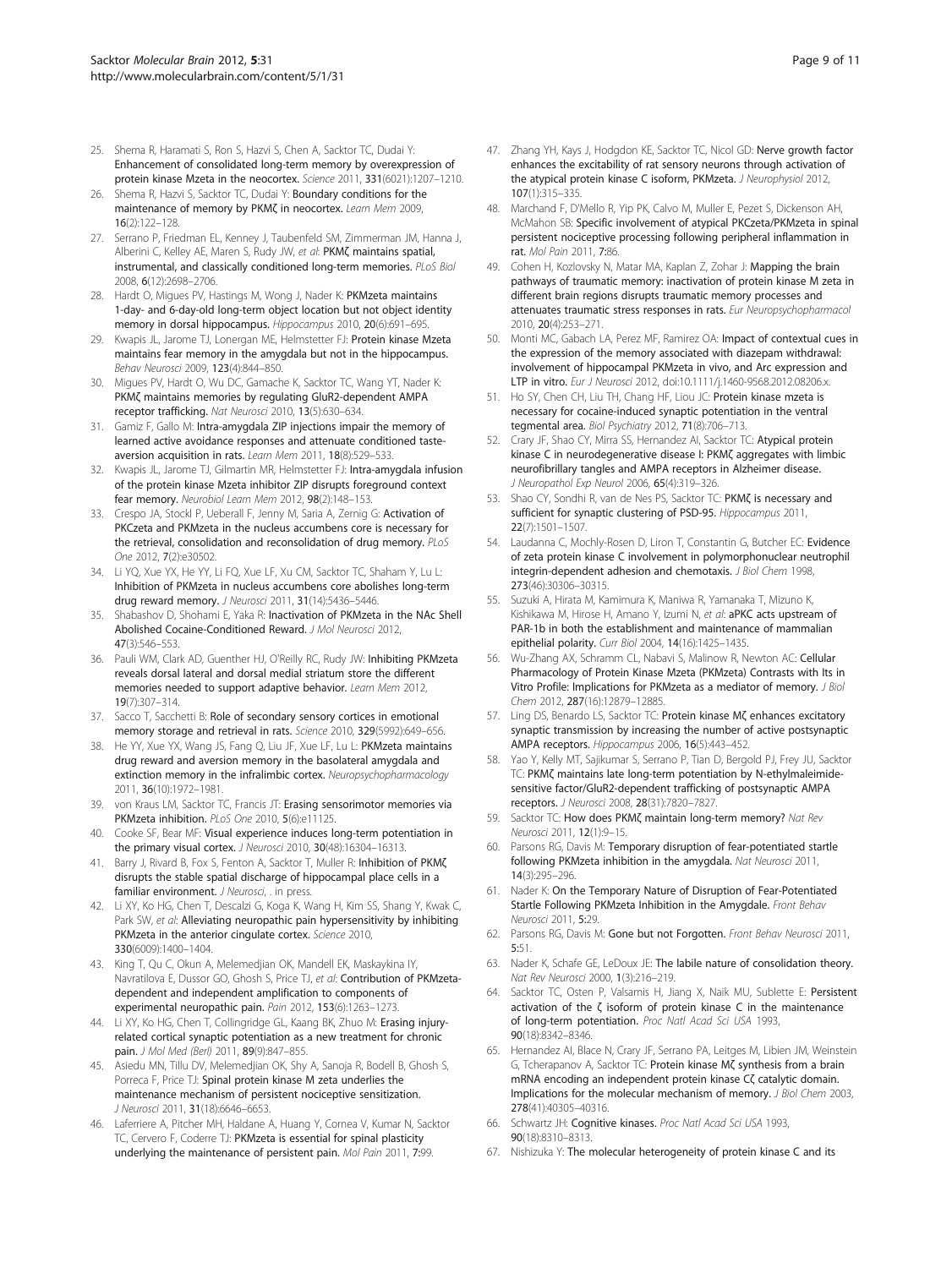implication for cellular recognition. Nature 1988, 334(6184):661–665.

- <span id="page-9-0"></span>68. Takai Y, Kishimoto A, Inoue M, Nishizuka Y: Studies on a cyclic nucleotideindependent protein kinase and its proenzyme in mammalian tissues. I. Purification and characterization of an active enzyme from bovine cerebellum. J Biol Chem 1977, 252(21):7603–7609.
- 69. Oster H, Eichele G, Leitges M: Differential expression of atypical PKCs in the adult mouse brain. Brain Res Mol Brain Res 2004, 127(1–2):79–88.
- 70. Muslimov IA, Nimmrich V, Hernandez AI, Tcherepanov A, Sacktor TC, Tiedge H: Dendritic transport and localization of protein kinase Mζ mRNA: Implications for molecular memory consolidation. J Biol Chem 2004, 279(50):52613–52622.
- 71. Kelly MT, Crary JF, Sacktor TC: Regulation of protein kinase Mζ synthesis by multiple kinases in long-term potentiation. *J Neurosci* 2007, 27(13):3439–3444.
- 72. Kelly MT, Yao Y, Sondhi R, Sacktor TC: Actin polymerization regulates the synthesis of PKMζ in LTP. Neuropharmacology 2006, 52(1):41-45.
- 73. Adasme T, Haeger P, Paula-Lima AC, Espinoza I, Casas-Alarcon MM, Carrasco MA, Hidalgo C: Involvement of ryanodine receptors in neurotrophininduced hippocampal synaptic plasticity and spatial memory formation. Proc Natl Acad Sci USA 2011, 108(7):3029–3034.
- 74. Mei F, Nagappan G, Ke Y, Sacktor TC, Lu B: BDNF facilitates L-LTP maintenance in the absence of protein synthesis through PKMzeta. PLoS One 2011, 6(6):e21568.
- 75. Klur S, Muller C, Pereira de Vasconcelos A, Ballard T, Lopez J, Galani R, Certa U, Cassel JC: Hippocampal-dependent spatial memory functions might be lateralized in rats: An approach combining gene expression profiling and reversible inactivation. Hippocampus 2009, 19(9):800–816.
- 76. Parvez S, Ramachandran B, Frey JU: Functional differences between and across different regions of the apical branch of hippocampal CA1 dendrites with respect to long-term depression induction and synaptic cross-tagging. J Neurosci 2010, 30(14):5118–5123.
- 77. Sajikumar S, Korte M: Different compartments of apical CA1 dendrites have different plasticity thresholds for expressing synaptic tagging and capture. Learn Mem 2011, 18(5):327–331.
- 78. Smolen P, Baxter DA, Byrne JH: Molecular constraints on synaptic tagging and maintenance of long-term potentiation: a predictive model. PLoS Comput Biol 2012, 8(8):e1002620.
- 79. Sajikumar S, Li Q, Abraham WC, Xiao ZC: Priming of short-term potentiation and synaptic tagging/capture mechanisms by ryanodine receptor activation in rat hippocampal CA1. Learn Mem 2009, 16(3):178–186.
- 80. Hara Y, Punsoni M, Yuk F, Park CS, Janssen WG, Rapp PR, Morrison JH: Synaptic distributions of GluA2 and PKMzeta in the monkey dentate gyrus and their relationships with aging and memory. J Neurosci 2012, 32(21):7336–7344.
- 81. Nishimune A, Isaac JT, Molnar E, Noel J, Nash SR, Tagaya M, Collingridge GL, Nakanishi S, Henley JM: NSF binding to GluR2 regulates synaptic transmission. Neuron 1998, 21(1):87–97.
- 82. Osten P, Srivastava S, Inman GJ, Vilim FS, Khatri L, Lee LM, States BA, Einheber S, Milner TA, Hanson PI, et al: The AMPA receptor GluR2 C terminus can mediate a reversible, ATP-dependent interaction with NSF and alpha- and beta-SNAPs. Neuron 1998, 21(1):99–110.
- 83. Song I, Kamboj S, Xia J, Dong H, Liao D, Huganir RL: Interaction of the N-ethylmaleimide-sensitive factor with AMPA receptors. Neuron 1998, 21(2):393–400.
- 84. Luthi A, Chittajallu R, Duprat F, Palmer MJ, Benke TA, Kidd FL, Henley JM, Isaac JT, Collingridge GL: Hippocampal LTD expression involves a pool of AMPARs regulated by the NSF-GluR2 interaction. Neuron 1999, 24(2):389–399.
- 85. Yoshihama Y, Hirai T, Ohtsuka T, Chida K: KIBRA co-localizes with protein kinase Mzeta (PKMzeta) in the mouse hippocampus. Biosci Biotechnol Biochem 2009, 73(1):147–151.
- 86. Buther K, Plaas C, Barnekow A, Kremerskothen J: KIBRA is a novel substrate for protein kinase Czeta. Biochem Biophys Res Commun 2004, 317(3):703–707.
- 87. Papassotiropoulos A, Stephan DA, Huentelman MJ, Hoerndli FJ, Craig DW, Pearson JV, Huynh KD, Brunner F, Corneveaux J, Osborne D, et al: Common Kibra alleles are associated with human memory performance. Science 2006, 314(5798):475–478.
- 88. Makuch L, Volk L, Anggono V, Johnson RC, Yu Y, Duning K, Kremerskothen J, Xia J, Takamiya K, Huganir RL: Regulation of AMPA receptor function by

the human memory-associated gene KIBRA. Neuron 2011, 71(6):1022–1029.

- 89. Xia J, Zhang X, Staudinger J, Huganir RL: Clustering of AMPA receptors by the synaptic PDZ domain-containing protein PICK1. Neuron 1999, 22(1):179–187.
- 90. Dev KK, Nishimune A, Henley JM, Nakanishi S: The protein kinase C alpha binding protein PICK1 interacts with short but not long form alternative splice variants of AMPA receptor subunits. Neuropharmacology 1999, 38(5):635–644.
- 91. Yoshii A, Murata Y, Kim J, Zhang C, Shokat KM, Constantine-Paton M: TrkB and protein kinase Mzeta regulate synaptic localization of PSD-95 in developing cortex. J Neurosci 2011, 31(33):11894–11904.
- 92. Ron S, Dudai Y, Segal M: Overexpression of PKMzeta Alters Morphology and Function of Dendritic Spines in Cultured Cortical Neurons. Cereb Cortex 2011, doi:[10.1093/cercor/bhr323.](http://dx.doi.org/10.1093/cercor/bhr323)
- 93. Bougie JK, Lim T, Farah CA, Manjunath V, Nagakura I, Ferraro GB, Sossin WS: The atypical protein kinase C in Aplysia can form a protein kinase M by cleavage. J Neurochem 2009, 109(4):1129–1143.
- 94. Donoghue PCJ, Forey PL, Aldridge RJ: Conodont affinity and chordate phylogeny. Biol Rev 2000, 75:191–251.
- 95. Donoghue PCJ, Smith MP, Sansom IJ: The origin and early evolution of chordates: molecular clocks and the fossil record. In Telling the evolutionary time: molecular clocks and the fossil record. Edited by Donoghue PCJ, Smith MP. London: CRC Press; 2003:190–223.
- 96. Drier EA, Tello MK, Cowan M, Wu P, Blace N, Sacktor TC, Yin JC: Memory enhancement and formation by atypical PKM activity in Drosophila melanogaster. Nat Neurosci 2002, 5(4):316–324.
- 97. Naik MU, Benedikz E, Hernandez I, Libien J, Hrabe J, Valsamis M, Dow-Edwards D, Osman M, Sacktor TC: Distribution of protein kinase Mζ and the complete protein kinase C isoform family in rat brain. J Comp Neurol 2000, 426(2):243–258.
- 98. Cai D, Pearce K, Chen S, Glanzman DL: Protein kinase M maintains long-term sensitization and long-term facilitation in Aplysia. J Neurosci 2011, 31(17):6421–6431.
- 99. Bougie JK, Cai D, Hastings M, Farah CA, Chen S, Fan X, McCamphill PK, Glanzman DL, Sossin WS: Serotonin-induced cleavage of the atypical Protein Kinase C Apl III in Aplysia. J Neurosci, . in press.
- 100. Si K, Giustetto M, Etkin A, Hsu R, Janisiewicz AM, Miniaci MC, Kim JH, Zhu H, Kandel ER: A neuronal isoform of CPEB regulates local protein synthesis and stabilizes synapse-specific long-term facilitation in Aplysia. Cell 2003, 115(7):893–904.
- 101. Si K, Lindquist S, Kandel ER: A neuronal isoform of the Aplysia CPEB has prion-like properties. Cell 2003, 115(7):879–891.
- 102. Miniaci MC, Kim JH, Puthanveettil SV, Si K, Zhu H, Kandel ER, Bailey CH: Sustained CPEB-dependent local protein synthesis is required to stabilize synaptic growth for persistence of long-term facilitation in Aplysia. Neuron 2008, 59(6):1024–1036.
- 103. Suzuki A, Ohno S: The PAR-aPKC system: lessons in polarity. J Cell Sci 2006, 119(Pt 6):979–987.
- 104. Harris KP, Tepass U: Cdc42 and vesicle trafficking in polarized cells. Traffic 2010, 11(10):1272–1279.
- 105. Wodarz A: Molecular control of cell polarity and asymmetric cell division in Drosophila neuroblasts. Curr Opin Cell Biol 2005, 17(5):475–481.
- 106. Goldstein B, Macara IG: The PAR proteins: fundamental players in animal cell polarization. Dev Cell 2007, 13(5):609–622.
- 107. St Johnston D, Ahringer J: Cell polarity in eggs and epithelia: parallels and diversity. Cell 2010, 141(5):757–774.
- 108. Balklava Z, Pant S, Fares H, Grant BD: Genome-wide analysis identifies a general requirement for polarity proteins in endocytic traffic. Nat Cell Biol 2007, 9(9):1066–1073.
- 109. Wissler F, Labouesse M: PARtners for endocytosis. Nat Cell Biol 2007, 9(9):1027–1029.
- 110. Liu XF, Tari PK, Haas K: PKM zeta restricts dendritic arbor growth by filopodial and branch stabilization within the intact and awake developing brain. J Neurosci 2009, 29(39):12229–12235.
- 111. Westmark PR, Westmark CJ, Wang S, Levenson J, O'Riordan KJ, Burger C, Malter JS: Pin1 and PKMzeta sequentially control dendritic protein synthesis. Sci Signal 2010, 3(112):ra18.
- 112. Xue YX, Luo YX, Wu P, Shi HS, Xue LF, Chen C, Zhu WL, Ding ZB, Bao YP, Shi J, et al: A memory retrieval-extinction procedure to prevent drug craving and relapse. Science 2012, 336(6078):241–245.